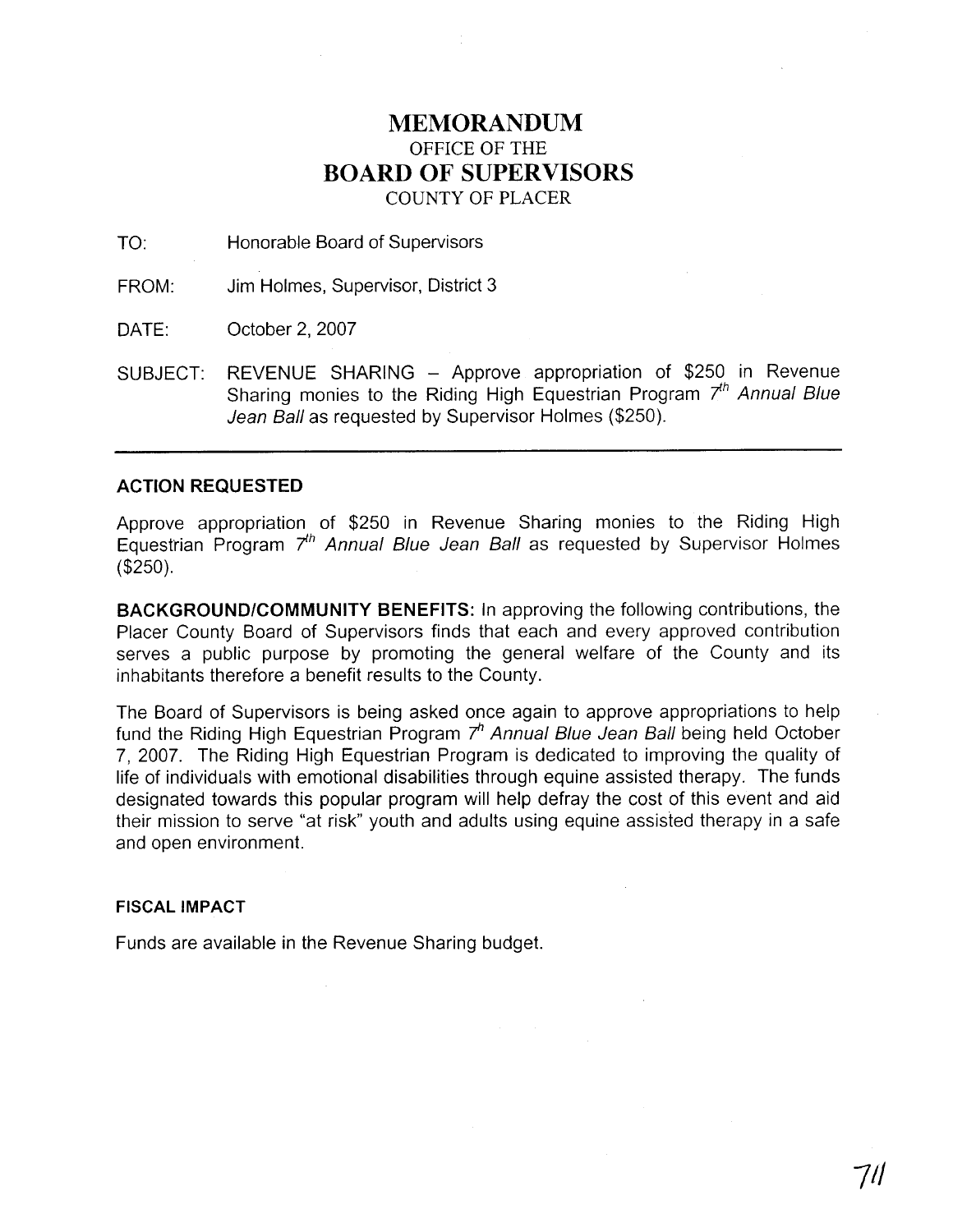

ிற

# RIDING HIGH EQUESTRIAN PROGRAM

11685 Lorenson Road, Auburn, CA 95602

# 530-888-8891

# 7TH ANNUAL BLUE JEAN BALL

Blue Jeans, Boots & BBQ

October  $\eta$ , 2007

 $4:00 - 8:00$  pinn

Please come be with us at our beautiful to acre ranch and therapy center and enjoy.....

Hors D'ocurvres, Catered BBQ all your can eat

No Host Bar Live Music & Dancing in our Barn! Silent & Live Aurction

# THIS IS AN INVITATION EVENT-INVITE A FRIEND

Need amother invitation? Call us! Call  $550-888-88$  gl to R.S.V.P by September  $50$ Guest reservation \$45,00 per person

Proceeds to support our ability to provide services for youth and adults in need

Help us grow our clients into flowers not weeds

Our mission is to serve "at risk" youth and adults using equine assisted therapy in a safe and open environment that helps transform lives.

Origanal Arowork / Cheri Blum Licensed by Wild Apple Licensing  $712$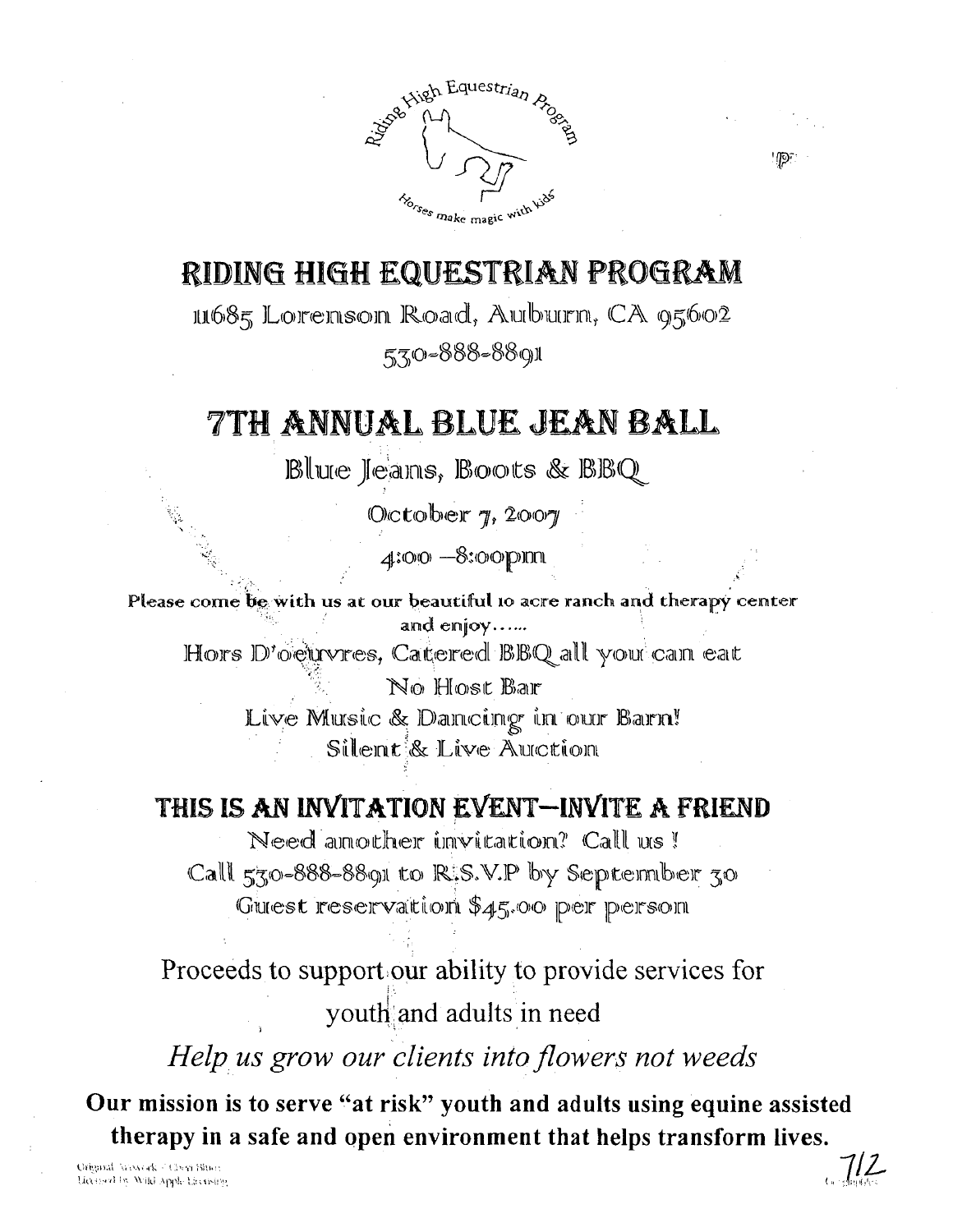# WHAT IS RIGHT **HIGH** Riding High Equestrian is a non-Profit RIDING HIGH EQUESTRIAN...A NON-PROFIT THERAPEUTIC PROGRAM WHAT IS RIDING HIGH THREE SAFETY FIRST THE RESERVE OF THE RESERVE OF THE RESERVE OF THE RESERVE OF THE REPORT OF THE REPORT OF THE PROCESS OF THE PROFESSION SETTIN  $\blacksquare$  we so which is the set of  $\blacksquare$ trained support stafflvolunteers. **All** horses with the program are trained and professionally screened for disposition and safety.



develop confidence, self-esteem, pride in the international confidence, self-esteem, pride in the international  $\mathcal{A}$  interest in learning, interest in learning,  $\mathcal{A}$  is  $\mathcal{A}$  in and the theorem in learning,  $\mathcal{A}$  $T$   $\overline{Q}$   $\overline{z}$  .  $\overline{Q}$   $\overline{z}$  and  $\overline{z}$  and  $\overline{z}$  and  $\overline{z}$  and  $\overline{z}$  and  $\overline{z}$  and  $\overline{z}$  and  $\overline{z}$  and  $\overline{z}$  and  $\overline{z}$  and  $\overline{z}$  and  $\overline{z}$  and  $\overline{z}$  and  $\overline{z}$  and  $\overline{z$  $\blacksquare$   $\blacksquare$   $\blacksquare$  ends and the donations, and the domain  $\forall i$  $\frac{1}{2}$  discounted professional services. The series  $\frac{1}{2}$ 

dignity of each individual. Riding High provides a safe and secure environment which challenges In working with the horses, participants

trained support staff/volunteers. All horses with available based on  $\frac{1}{2}$  based on  $\frac{1}{2}$ **Team**<br> **Team**<br> **Team**<br> **Team**<br> **Team**<br> **Team**<br> **Team**<br> **Team**<br> **Team**<br> **Team**<br> **Team**<br> **Team**<br> **Team**<br> **Team**<br> **Team**<br> **Team**<br> **Team**<br> **Team**<br> **Team**<br> **Team**<br> **Team**<br> **Team**<br> **Team**<br> **Team**<br> **Team**<br> **Team**<br> **Team**<br> **Team**  $\overline{a}$  in  $\overline{b}$  and  $\overline{c}$  in  $\overline{c}$  in  $\overline{c}$  in  $\overline{c}$  in  $\overline{c}$  in  $\overline{c}$  in  $\overline{c}$  in  $\overline{c}$  in  $\overline{c}$  in  $\overline{c}$  in  $\overline{c}$  in  $\overline{c}$  in  $\overline{c}$  in  $\overline{c}$  in  $\overline{c}$  in  $\overline{c}$  in  $\overline$  $f_1 = \overline{a}$   $\overline{a}$   $\overline{b}$   $\overline{c}$   $\overline{c}$   $\overline{c}$   $\overline{c}$   $\overline{c}$   $\overline{c}$   $\overline{c}$   $\overline{c}$   $\overline{c}$   $\overline{c}$   $\overline{c}$   $\overline{c}$   $\overline{c}$   $\overline{c}$   $\overline{c}$   $\overline{c}$   $\overline{c}$   $\overline{c}$   $\overline{c}$   $\overline{c}$   $\overline{c}$  **RIDING HIGH STAFF**   $\frac{H}{2}$ ,  $\frac{H}{2}$ ,  $\frac{H}{2}$ ,  $\frac{H}{2}$ ,  $\frac{H}{2}$ ,  $\frac{H}{2}$ ,  $\frac{H}{2}$ ,  $\frac{H}{2}$ ,  $\frac{H}{2}$ ,  $\frac{H}{2}$ ,  $\frac{H}{2}$ ,  $\frac{H}{2}$ ,  $\frac{H}{2}$ ,  $\frac{H}{2}$ ,  $\frac{H}{2}$ ,  $\frac{H}{2}$ ,  $\frac{H}{2}$ ,  $\frac{H}{2}$ ,  $\frac{H}{2}$ ,  $\frac{H}{2}$ , EAGALA RIDING RIDING RIDING RIDING RIDING RIDING RIDING RIDING RIDING RIDING RIDING RIDING RIDING RIDING RIDING R<br>Tanàna mandritry ny taona 2008–2014 **F**AMPAIRING RIDING RIDING RIDING RIDING RIDING RIDING RIDING RIDING RID eutic<br>Mart<br>d instaff<br>t smith with<br>with ance, s<br>spon **Terrificial**<br> **Territorial**<br> **Territorial**<br> **Territorial**<br> **Territorial**<br> **Territorial**<br> **Territorial**<br> **Territorial**<br> **Territorial** Linda Dales **Cartificate Therapeuric Riding Therapeuric Riding Therapeuric Riding Therapeuric Riding Theories** Instructor, **ElAGALA** Certified **Kathleen Hoflinan-** NARHA Certified Riding individuals to learn and grow.<br>The therapeutic session for each client is<br>facilitated by a Marriage and Family Therapis<br>(MFT), certified instructor, and assisted by<br>trained support staff/volunteers. All horses with<br>the pro



equestrian-ficilitated therapeutic program using  $\frac{d}{dt}$  $t_{\rm rel}$ the horse as  $\sim$  $\frac{1}{2}$  mirror. Therefore,  $\frac{1}{2}$  mirror. The  $\frac{1}{2}$  mirror. The  $\frac{1}{2}$ .ਖ਼ੁੱ &  $\frac{1}{2}$  ਜ਼ਿਆ , प्रमुख ब  $\frac{1}{2}$   $\frac{1}{2}$   $\frac{1}{2}$   $\frac{1}{2}$   $\frac{1}{2}$   $\frac{1}{2}$  $\frac{1}{2}$  in  $\frac{1}{2}$  in  $\frac{1}{2}$  in  $\frac{1}{2}$  in  $\frac{1}{2}$  in  $\frac{1}{2}$  in  $\frac{1}{2}$  in  $\frac{1}{2}$ emotional disabilities through Equitors through Equitors through Equitors through Equine Assisted through Equi  $\blacksquare$  is the mission is the benefits of the benefits of  $\blacksquare$ eden facilitated the second facilitated the second therapy in a second the second therapy in a second term in a  $\blacksquare$ manner that end and special needs  $\blacksquare$  $\blacksquare$ dignity of  $\mathbb{R}$  in  $\blacksquare$  and  $\blacksquare$  and  $\blacksquare$ a safe and secure environment which contains a secure which challenges are set of the secure which challenges The therapeutic session for the therapeutic session for the theorem is the theorem in the theorem is the theorem  $\Box$   $\blacksquare$   $\blacktriangle$   $\uparrow$   $\uparrow$   $\uparrow$   $\uparrow$   $\uparrow$   $\uparrow$   $\uparrow$   $\uparrow$   $\uparrow$   $\uparrow$   $\uparrow$   $\uparrow$   $\uparrow$   $\uparrow$   $\uparrow$   $\uparrow$   $\uparrow$   $\uparrow$   $\uparrow$   $\uparrow$   $\uparrow$   $\uparrow$   $\uparrow$   $\uparrow$   $\uparrow$   $\uparrow$   $\uparrow$   $\uparrow$   $\uparrow$   $\uparrow$   $\uparrow$   $\uparrow$   $\uparrow$   $\uparrow$ 

therapist. Entry interview required

# FEES

**Individual** - \$125 per 60<br>minute session. Sliding scale<br>and limited scholarships are<br>available based on need.

 $\mathfrak{S}$  who have a high-system in the  $\mathbb{R}^n$  system in the  $\mathbb{R}^n$  system in the  $\mathbb{R}^n$ **CONSULTANT**<br> **CONSULTANT**<br> **CONSULTANT**<br> **CONSULTANT**  $P$  $\frac{1}{2}$   $\frac{1}{2}$   $\frac{1}{2}$   $\frac{1}{2}$   $\frac{1}{2}$   $\frac{1}{2}$   $\frac{1}{2}$   $\frac{1}{2}$   $\frac{1}{2}$   $\frac{1}{2}$   $\frac{1}{2}$   $\frac{1}{2}$   $\frac{1}{2}$   $\frac{1}{2}$   $\frac{1}{2}$   $\frac{1}{2}$   $\frac{1}{2}$   $\frac{1}{2}$   $\frac{1}{2}$   $\frac{1}{2}$   $\frac{1}{2}$   $\frac{1}{2}$   $\frac{1}{2}$ **Individual** *B***urier Control Control Control Control Control Control Control Control Control Control Control Control Control Control Control Control Control Control Control Control Control Control Control Control**  $\mathbf{E}$  session. Substitute  $\mathbf{S}$  $\mathbf{d}$  is a read schoolarships  $\mathbf{d}$  is available based on need.



Training

Terri Sears - LCSW #21895

welcome donated  $\overline{a}$ wr<del>iti</del>ng, clerical, horse shoeing, veterinary services, and public relations. Donations of  $\sigma \propto \sigma$  $\mathfrak{B}$  at  $\mathfrak{B}$  $\bar{c}$   $\geq$   $\bar{c}$ nstructor, EAGALA Certified ក៏  $\mathbf{H}$  ក៏ people and horses, this is a great opportunity to  $\vec{e}$  rewards  $\vec{e}$ **FORMORE INFORMATION** 

To learn more about the Riding High

# HOW YOU CAN HELP

Monetary donations in any amount are

suitable horses, saddles and are also much appreciated. tack, feed, or even carrots Volunteers who want



to help out in any way are welcome. If you like

**SAFETY FlWT** 



Konses make magic Auburn Printers Inc. 530.885.9674 Special thanks to:

www.auburnprint.com<br>**ewinterdesign** 916.580.5485 www.ewinterdesign.com